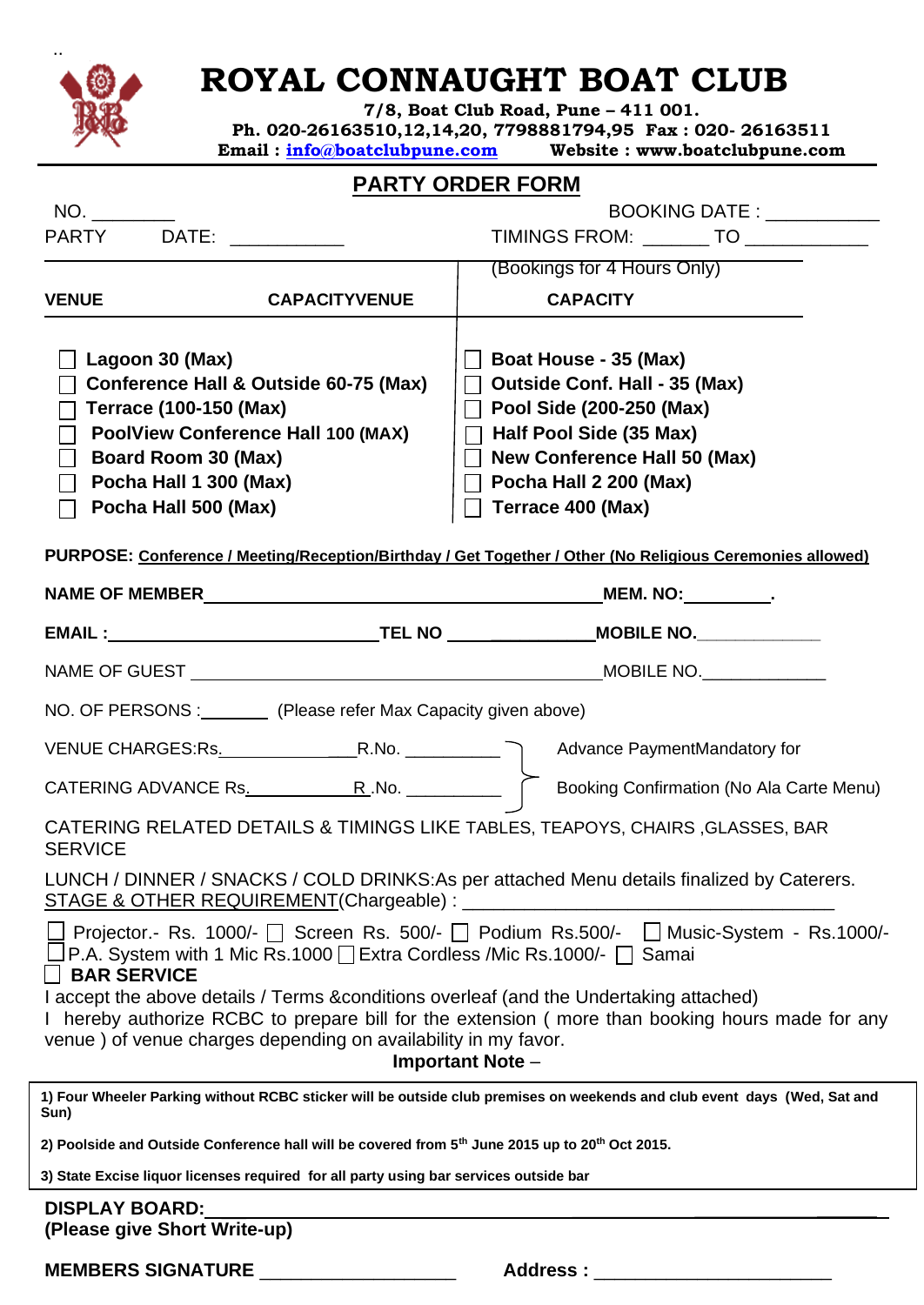### **RULES OF PARTY BOOKING (Terms & Conditions)**

- 1) Only members are entitled to book venues for parties.
- **2) Venue charges to be paid in full at the time of booking which will not be refunded under any circumstances. In order to allow flexibility in booking of venue for parties, one change subject to availability of venue – in booking date to another date within 60 days from the initial date of booking is allowed in payment of 10% of venue charges extra along with applicable taxes at the prevailing rates as penalty**

 $\overline{\phantom{a}}$  , and the contract of the contract of the contract of the contract of the contract of the contract of the contract of the contract of the contract of the contract of the contract of the contract of the contrac

- 3) Cancellation of the party must be notified at least 24 hrs in advance in writing to the Executive Secretary and to the Caterers.
- **4) For catering, 75% advance to be paid at the time of booking on estimated cost. Only 60 % advance will be refunded towards catering advance paid, if cancellation is received at last 24 hours in advance, in writing.**
- 5) The party booking advance will not be refunded or adjusted for reasons beyond the control of the club ( i.e. rain , riots , natural calamities ,Govt.orders etc. )
- 6) Food will be prepared for the no of buffets booked, even if actual attendance is less. Additional buffets will be charged if the attendance is more than ordered by the member.
- 7) Kindly inform the reception if catering service is not required to enable the RCBC housekeeping departments to make arrangements.
- **8) Member or his guest must check the quantity of plates ordered and received, Complaints regarding the same will not be entertained later.**
- 9) Members must accompany his guest at the time of party booking and billing will be done in the member's name only. If required guest name may be added as 'C/O'.
- 10) Any other complaint will be entertained only from RCBC member in writing and member will be responsible for the behavior of his guests.
- 11) PA / DVD / LCD system and any other extra materials are available on chargeable basis.
- 12) Prevailing taxes applicable as per rules.
- 13) Permission required from Hon. Secretary / General Manager for decoration. Decoration if required should be carried out with in one hour prior to the booking time.
- 14) Member or their guests must vacate the club latest by 12 midnight.
- 15) Cost of damages to the club property by the guests will be debited to the member's account
- 16) Religious functions / ceremonies will not be allowed at any of the club venues.
- 17) Paan and Gutkha stalls / consumption is not allowed.
- 18) For booking of any venue managing committee's decision is final. Rates (Menu & Venue) are subject to change & shall be applicable prevailing as on the day of the party.
- 19) Only soft music is allowed in party areas till 10.00 p.m. only.
- 20) Charges for Veg.&Non-Veg Lunch/Dinner include 1 soup , 2 vegetables, 1 daal , 2 Indian breads , 1 rice , 1 raitha , 1 sweet , 1 Non-Veg ( only for Non-Veg Lunch / Dinner )
- 21) The club & the Club Staff is not responsible for any valuables / cash lost or stolen in the club premises.
- 22) Any kind of decoration has to be done by Club approved Vendor

#### **Undertaking**

1) I have booked Party venue on **for the same of the set of the set of the set of the set of the set of the set of the set of the set of the set of the set of the set of the set of the set of the set of the set of the set** 

- 2) I would like to play soft music during the function.
- 3) Please give your permission to play soft music from a.m./p.m. toa.m./ p.m. on \_\_\_\_\_\_\_\_\_\_\_\_\_\_\_\_\_\_\_\_\_\_\_\_\_\_\_\_\_
- 4) I promise that this will not be a nuisance to the other club members.
- 5) I promise it will be played at a low level
- 6) I promise that I will not play any cassettes of Super Cassettes Industries unless TPPL License is obtained.
- 7) I understand that I shall be exclusively responsible for the valuables, cash , any articles , documents etc. brought by me or my family members or my guests and that the club , the staff of the club or any member of the club shall not be responsible for any such valuable , articles , documents etc. lost /stolen or claimed have be lost / stolen in the club premise's. I further undertake to indemnify the club, staff of the club or any member of the club in the event, any of my family members or guests alleges or claims that the valuables , articles or documents etc. was lost or stolen in the club
- 8) I take responsibility of the consequences of non –obtaining TPPL license and will reimburse the cost in cash immediately
- 9) I am aware of and have gone through the clubs constitution, Byelaws, Rules, Regulations & Instructions prevailing as on date here off governing and affecting the parties to be hosted in the club premises, I undertake to abide by the same.

| Members Name& No.: Next and the Members Name & No.: |                                                                                                                                                                                                                               |  |
|-----------------------------------------------------|-------------------------------------------------------------------------------------------------------------------------------------------------------------------------------------------------------------------------------|--|
| Signature                                           |                                                                                                                                                                                                                               |  |
| <b>OFFICE USE</b>                                   |                                                                                                                                                                                                                               |  |
| Date of Order <b>contains the Contract of Order</b> | Order taken by the control of the control of the control of the control of the control of the control of the control of the control of the control of the control of the control of the control of the control of the control |  |
| Manager/Admin. Officer/ In charge                   |                                                                                                                                                                                                                               |  |
| Remarks                                             |                                                                                                                                                                                                                               |  |

Hon. Secretary / Executive Secretary